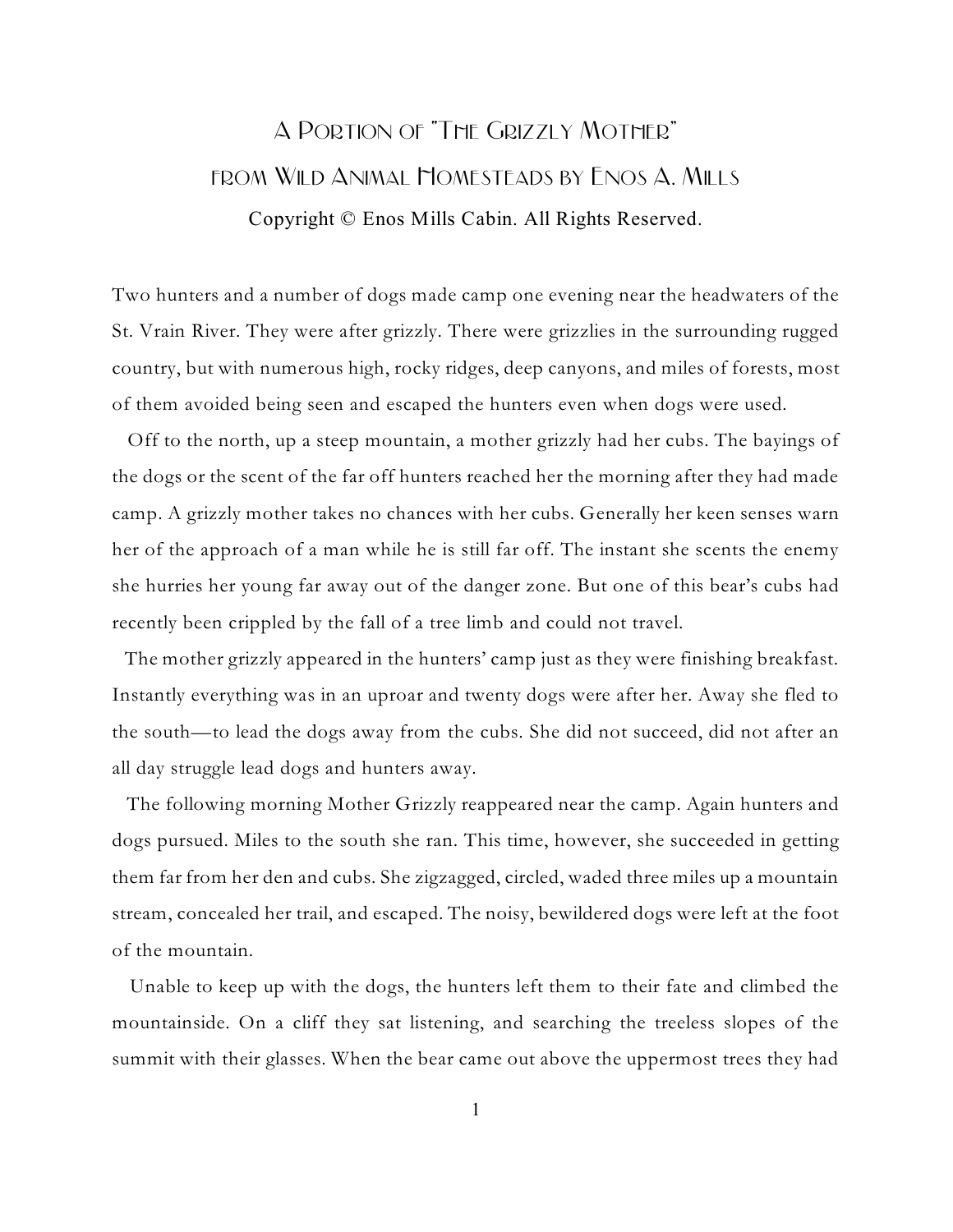glimpses of her. She stood on hind legs to listen. Then, hurriedly, she turned back to the last tree clump and stood on tiptoe again, listening. Satisfied that she had eluded the dogs she set off northward along the timberline toward her far-away den. She probably had been away from it thirty-six hours or longer.

She should be safe now. A grizzly ever assumes itself followed and ever is watchful for ambush. The breeze was behind her. Coming to a low ridge, she stopped. Before showing herself, she peeped over. The way appeared safe.

The instant she reached the skyline the hunters opened fire. She was out of sight in a few seconds. Miles she ran toward the southwest, away from her home. Late in the afternoon her pursuers paused on a high spur. In the distance with their glasses they saw her pacing back and forth on a pass.

She was more than twenty miles from her den, over the territory through which she had escaped both dogs and hunters. The cubs were not yet safe. These hunters and dogs must be led farther off. It was possible for her to cross to the other side of the Continental Divide, and over a rough and roundabout way which dogs could not follow come back to the den. This would mean perhaps fifty miles of travel.

She stopped pacing. She had made up her mind. While the hunters were watching, she crossed over the Divide.

An enormous landslide slipped from the mountainside and carried the bear den and its surroundings into the bottom of a canyon. From my camp I heard the slide and saw the dust it threw up. I did not then know that the mother was away seeking to lead the dogs off. I feared that the entire grizzly family had been carried down and started up the mountain to make a search. A stupendous pile of chaotic wreckage lay about. Uprooted trees, boulders, broken rocks, many of enormous size, were flung together in wildest confusion. In this debris and along the slide's destructive way I searched and searched for the cubs and the bear.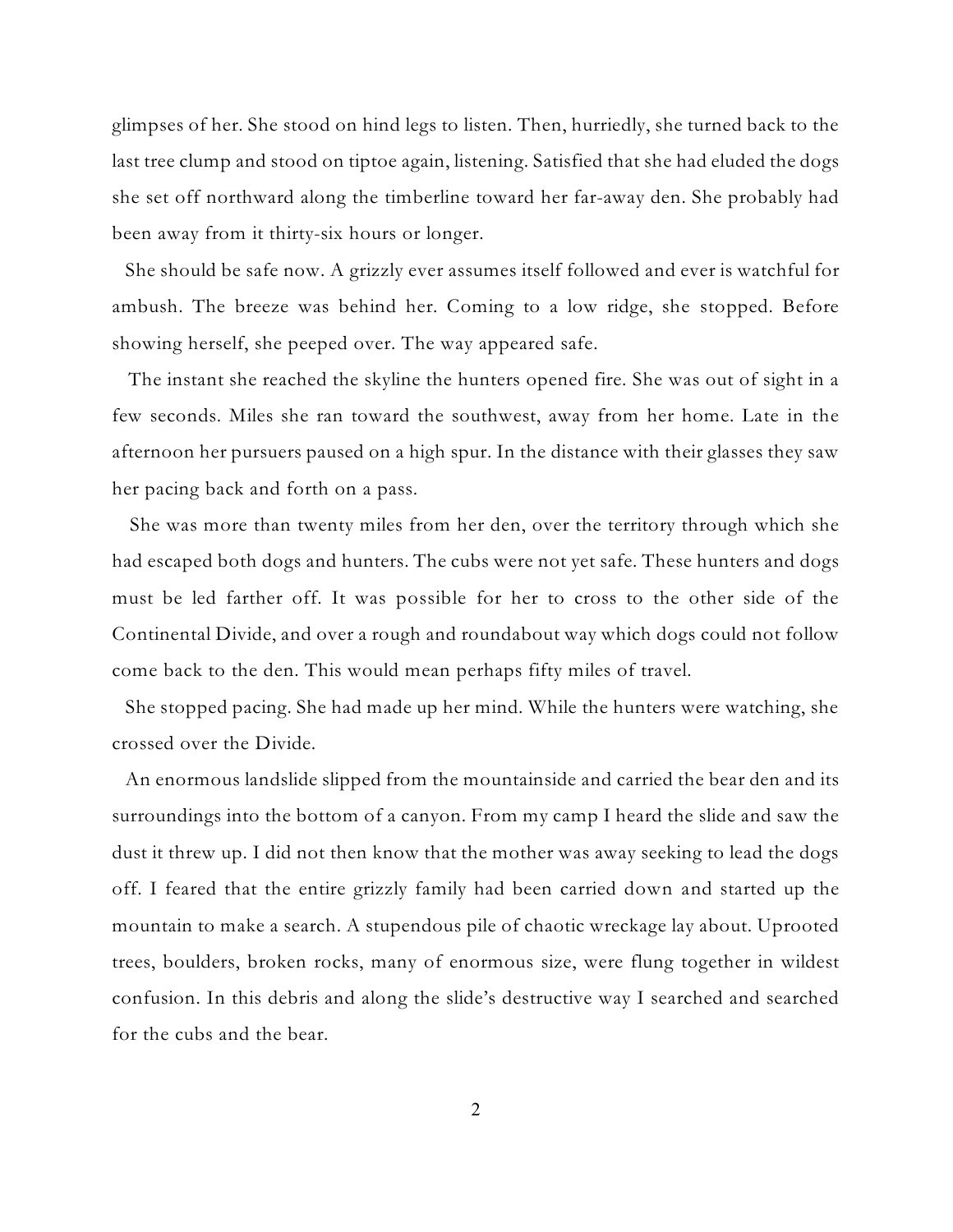The second morning following the grizzly returned. I was on the mountainside near where her den had been. She probably had traversed the western slope of the high Divide to a point opposite it, then climbed over the summit. Through the glasses I watched her shuffling rapidly down the long, treeless slope. While still a quarter of a mile from the place her den had been she appeared to know of a change. Perhaps she saw some of it and scented the fresh surfaces and crushed trees. She stopped, stood on hind legs, drew paws up to her breast, leaned forward and with nose pointing here and there, looked over the change in the place.

She showed surprise and interest in the landslide, but no fear, no alarm. She approached the torn edge cautiously, looked at it for a moment, then plunged down into the canyon and began looking right and left for the den. Then she raced here and there, her nose down like a dog, searching intently for the cubs.

She caught my scent, smelled in one of my tracks, rose up on hind legs with neck bristling. She recognized man danger for the cubs. Ordinarily, man scent causes a grizzly to rush from a locality. Her attitude was defiance, not retreat. Intent on the search, and steaming with warmth, she passed near without detecting me. Hurrying along the broken landslide channel she galloped. Down she went, searching in the vast dump with eyes and nose.

I hurried on down to where the slide had plunged wildly over the canyon rim.

At the bottom, almost on the edge of the stream, the grizzly unearthed a lifeless cub. She fondled it, licked its body clean, then laid it down and looked at it with puzzled expression. She lifted it to the bank. Gently, ever so gently, she pawed and shoved if about as though trying to awaken it. Pushing it against a boulder she backed away, watching it. Then she turned and climbed back up the landslide's torn track as though to search farther for the other cub.

Fearing that Mother Grizzly might come upon me in one of her wild dashes, I made